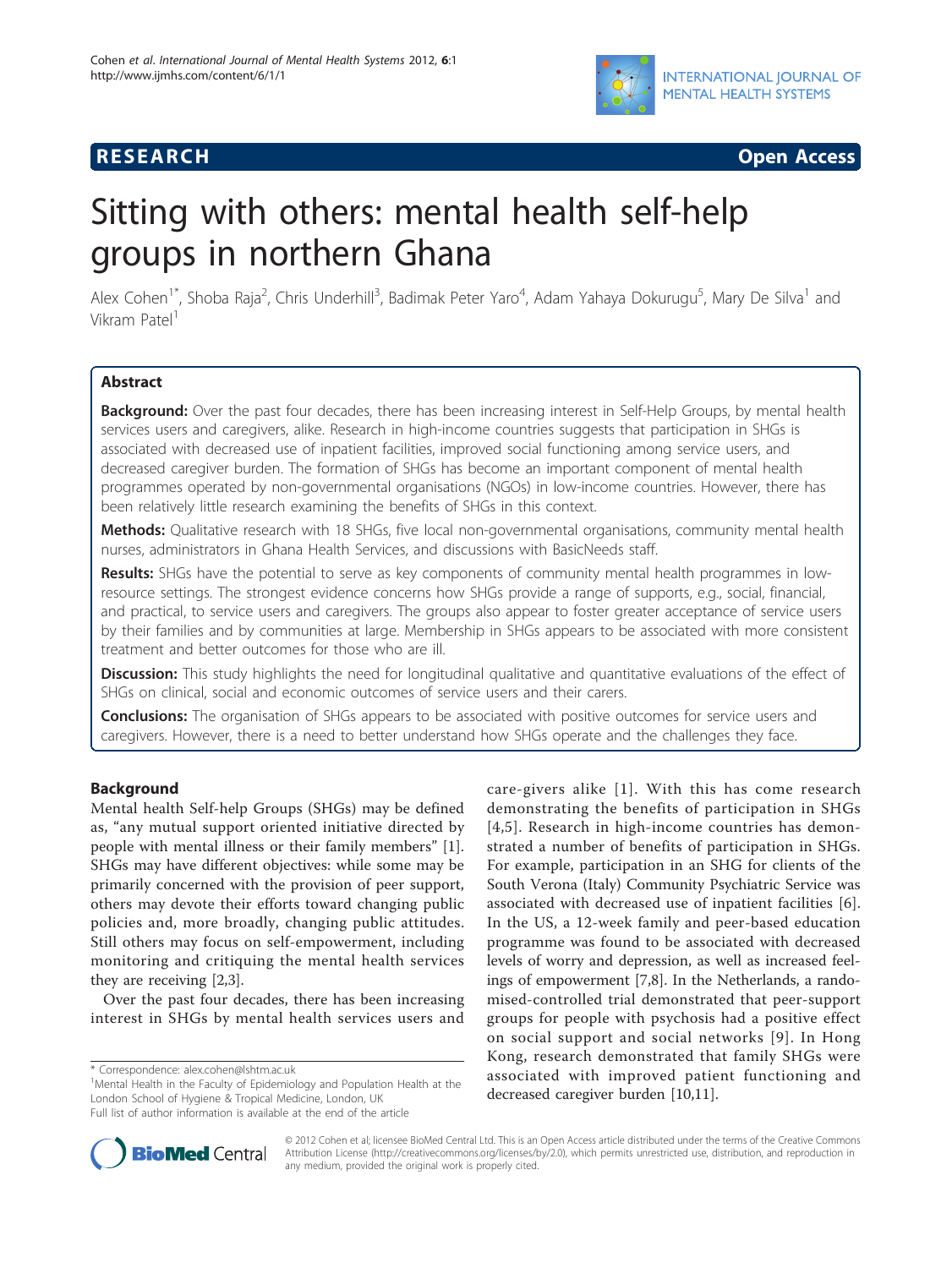The formation of SHGs has become an important component of mental health programmes operated by non-governmental organisations (NGOs) in low-income countries [\[2\]](#page-7-0). However, there has been relatively little research on the topic in these settings. Perhaps the best demonstration of the efficacy of SHGs comes from the work of Chatterjee et al. in rural India [\[12,13](#page-7-0)]. During a four-year follow-up of a cohort of persons with severe mental disorders, participation in SHGs was an independent predictor of improved social functioning, e.g., voting, attending festivals, and working.

BasicNeeds - an NGO that has recently or is currently working in India, Sri Lanka, Ghana, Uganda, Tanzania, Kenya, Nepal, Vietnam and Laos PDR - seeks to implement a social and economic development approach to mental health care. The basic tenet of this strategy, which is called the Model for Mental Health and Development, is that long-term recoveries can only be achieved if programmes address the multiple challenges (e.g., clinical, social, and economic) faced by individuals with mental disorders and epilepsy [[14](#page-7-0)]. Thus, Basic-Needs seeks to help individuals and their families access treatment services, to reduce stigma, and to provide livelihood programmes that address the negative economic consequences of mental disorders and epilepsy.

There is limited documentation of how mental health services in low-income countries function in practice [[15](#page-7-0)], and this lack of knowledge imposes a serious challenge to the goal of scaling up effective mental health services [[16](#page-7-0),[17](#page-7-0)]. There is also a comparative lack of information about SHGs, even though this psychosocial intervention is a central feature of the work of Basic-Needs and other NGOs, e.g. CBM [\[2\]](#page-7-0), that operate mental health programmes in low-income countries.

The exploratory research that is in the focus of this paper was one aspect of the Case Studies Project at the London School of Hygiene and Tropical Medicine. The project was established with the objective of developing a methodology that would provide a means, when clinical trials are not feasible, by which to systematically document, compare, and assess Community Mental Health service delivery models [[18\]](#page-7-0). The SHGs organised by BasicNeeds in northern Ghana were chosen as one focus of the project because of the need to augment our understanding of how SHGs may contribute to the clinical, social, and economic well-being of service users and their families.

# Methods

The findings are based on two site visits that the first author (AC, an anthropologist with experience in ethnographic research and analysis of qualitative data and who has written and edited a number of case studies of mental health programs in low-income settings [[18-20\]](#page-7-0)) made site visits to three regions of northern Ghana over a total of 18 days in 2008 and 2009. During these visits, AC met with representatives of five local non-governmental organisations that worked with BasicNeeds, spoke with community mental health nurses, met with District and Regional administrators in the Ghana Health Services, and held discussions with BasicNeeds staff. Information gleaned from these discussions and conversations was documented by AC in fieldnotes. In addition, AC held meetings with SHGs in the following districts and regions: Bongo, Upper East (1), Lawra, Upper West (1), Walewale, Northern (11), Yendi, Northern (3), and Tamale, Northern (2); he also met with members of two district associations of users and caregivers. During these meetings, AC inquired about and collected information on such topics as the number of families in each SHG, why people joined, how many members took advantage of a loan programme, and the perceived benefits of membership in the groups. The meetings were conducted in local languages; a BasicNeeds staff member (AYD) translated for AC. Discussions and conversations with Basic-Needs staff, representatives of local NGOs, Community Psychiatric Nurses, and Ghana Health Service officials were conducted in English.

Observations about the settings in which the SHGs functioned and information about the BasicNeeds programme, in general, and the SHGs, in particular, were documented by AC in fieldnotes that, together with the fieldnotes about the meetings with the SHGs and key informants, were then converted into narrative accounts. Qualitative data analysis software (HyperResearch, version 2.8.3) was used to extract information and identify themes in the narrative accounts. Supplementary information about BasicNeeds and mental health services in Ghana was collected from documentary evidence that AC obtained from the BasicNeeds office in Tamale, Northern Ghana and the BasicNeeds website [http://www.basicneeds.](http://www.basicneeds.org/) [org/](http://www.basicneeds.org/).

# Results

# **Context**

The BasicNeeds Mental Health and Development programme operates in the three administrative regions (Northern, Upper East, and Upper West) of northern Ghana, an area that encompasses about 98,000 square kilometers or more than 45% of the landmass of country [[21\]](#page-7-0). There are no psychiatric facilities or psychiatrists in the regions. A handful of Community Psychiatric Nurses - who are based at District Hospitals operated by Ghana Health Services - provide the only biomedical treatments for mental disorders and epilepsy. BasicNeeds does not provide any treatment services. Rather, it facilitates access to what is offered by the Ghana Health Services, works to empower people to advocate on their own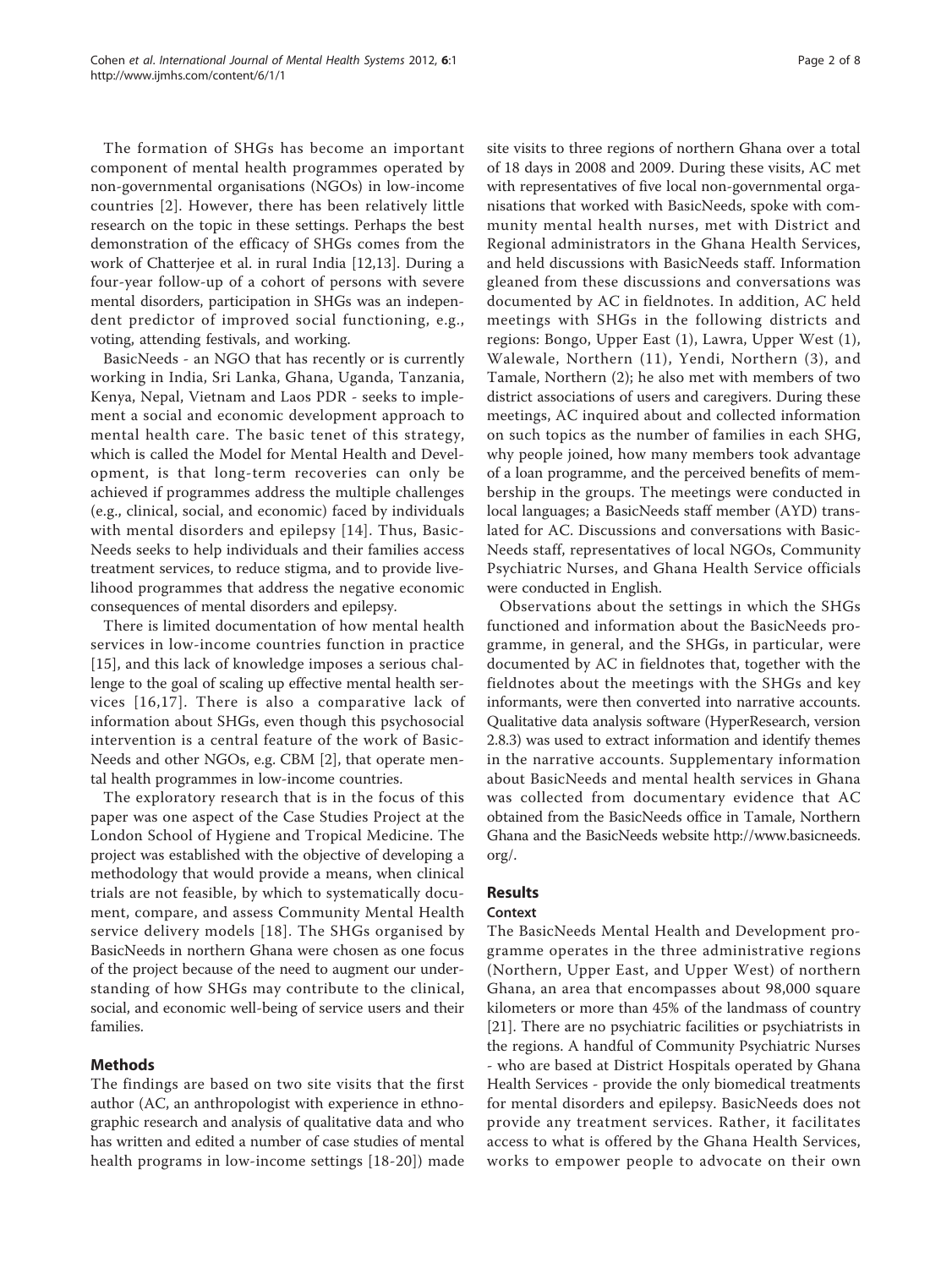behalf, and assists with the economic development of those affected by the consequences of mental disorders and epilepsy. The programme works toward these goals through activities that include: funding of regular visits of psychiatrists to the three northern regions, supporting the work of Community Psychiatric Nurses, providing training programmes for health staff, working with the local NGOs that organize and support the SHGS, and operating a loan programme that provides credit to service users and caregivers.

# Establishment of the SHGs

The BasicNeeds programme was established in northern Ghana in 2002, but SHGs were only organised in 2006, after individuals with mental disorders and epilepsy and their caregivers stated that belonging to groups would offer them the opportunity to discuss issues of mutual interest and to provide support to each other.

The first groups were large and consisted of people who came from widely scattered communities. Travel to meetings of the SHGs proved to be a problem. Therefore, between 2007 and 2009, the SHGs were re-organised so that groups would be based, as far as possible, in single communities so that it would be easier for members to attend meetings. Thus, the SHGs would be more sustainable. As of April 2009, BasicNeeds was supporting 71 SHGs in the Northern Region, 34 in the Upper East, and 16 in the Upper West. According to figures from the BasicNeeds database, SHGs have, on average, 20 families. As of 31 December 2010, BasicNeeds reports that almost 18,000 service users participate in its programmes in northern Ghana. The diagnostic categories of participants are summarized in Table [1](#page-3-0). In general, about one-third of service users in the programme join SHGs; approximately half of SHG membership is comprised of caregivers [[22](#page-7-0)].

Only active mental health service users and their families are eligible to join SHGs.

# Increased membership

The SHGs were attracting increasing numbers of members. Of the 10 groups from which information was collected, seven reported large increases, two reported that more families were about to join, and only one reported a decrease in membership (Table [2](#page-3-0)). Increases in membership were generally attributed to the following reasons. First, members of one SHG believed the increase was the result of families recognizing that SHG membership was associated with consistent treatment and improved outcomes (see below). For example, a member of one group reported how people in the community now come to group members to ask advice about how to cope with ill family members. Second, membership offers the possibility of obtaining loans (see below). Although access to treatment and medication were always mentioned as being of paramount importance, the significance of access to credit cannot be overstated. For example, one of the community psychiatric nurses spoke of a man who had kept his daughter out of treatment for five years and only joined an SHG because of the possibility of obtaining a loan. While this was not at all typical of the reasons people gave for joining SHGs, it is in line with how members spoke of their need for credit.

# Management of the SHGs

Most SHGs meet once a month. If a group has members from more than one community, a meeting is held for the entire group and separate, smaller meetings are held for members who live in the different communities.

Most SHGs collect dues. These are usually .10 or .20 Cedis ( $\approx 0.06$ -0.12USD) per month, but some groups have dues of 1 Cedi per month ( $\approx 0.67$ USD). The payment of dues is not strictly enforced and contributions are frequently seasonal, i.e., during harvest season the rates of payment are high and are much lower in April through June when northern Ghana is prone to food shortages.

Funds from dues are often used to support families in times of acute financial needs, e.g., during times of bereavement, births, and weddings. In addition, funds from dues may be used to help families that are in need of food (because of seasonal food shortages) or medication (because supplies at the District Hospitals tend to be erratic and families may be forced to fill and pay for prescriptions at pharmacies). The funds generated from dues should not be considered micro-credit since they are used primarily to pay for transportation to collect medications at district hospitals or to help families in dire need. In general, dues are not used as investments to support economic activities - although members of one SHG did report that they were planning to use the dues to buy grain in anticipation of seasonal food shortages. If the season did not bring shortages, the group would sell the grain for a profit.

Most SHGs have bank accounts in which the money collected as dues or repayments of loans is kept (see below).

# Loan programme

One goal of BasicNeeds is to help people with mental disorders and epilepsy become productive members of the communities in which they live, and, for that reason, providing access to credit is a central element of its work with SHGs. In general, BasicNeeds gives funds to local NGOs that, in turn, dispense loans to group members. The process of applying for loans is as follows. First, an applicant must be a member of an SHG and attest that the ill family member is receiving treatment. Stabilized users who are members are also eligible to apply. Individual members apply to their SHGs and indicate how the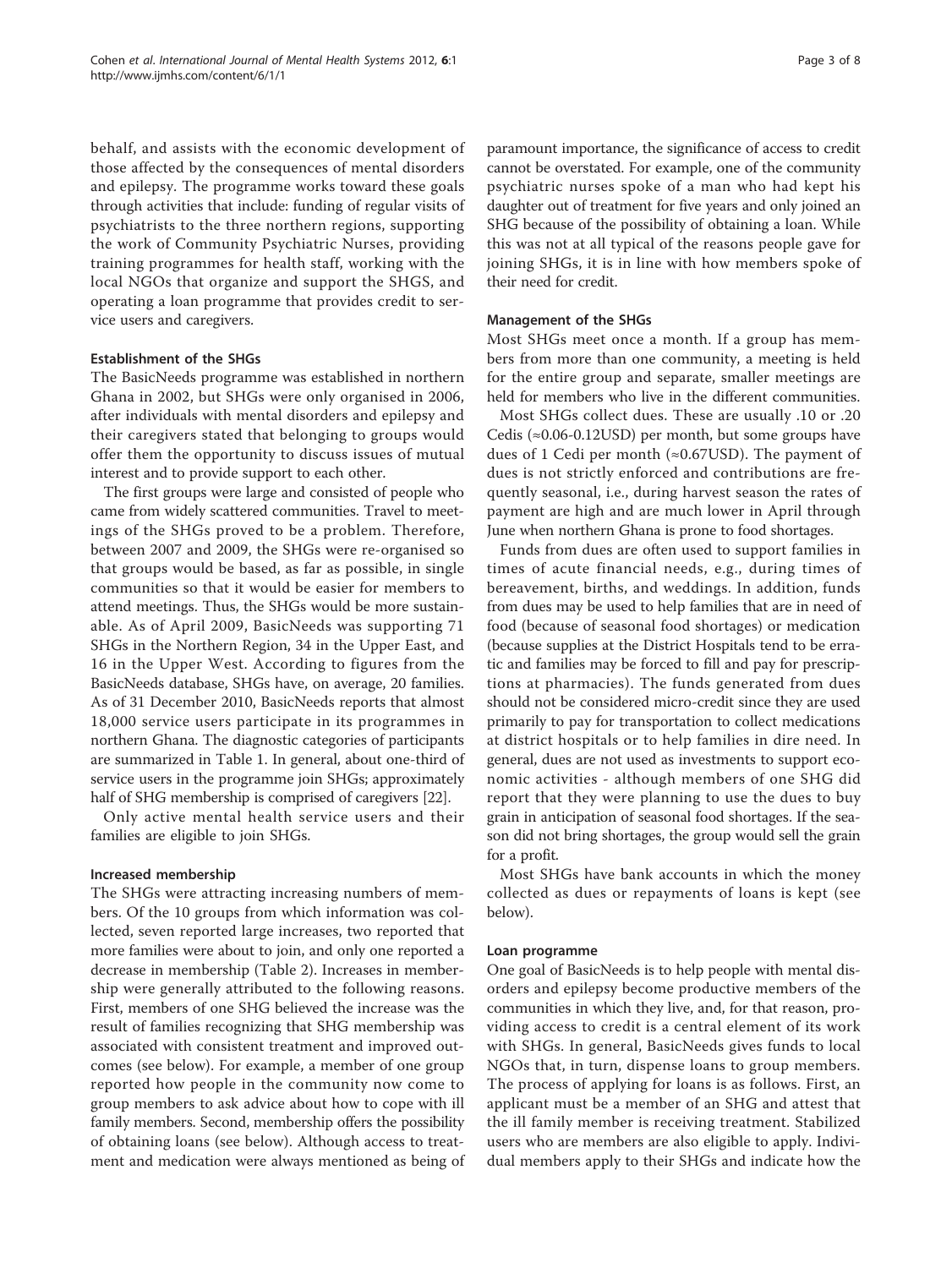| <b>DIAGNOSIS</b>                                                | <b>ADULTS</b><br>Age 18+ |      | <b>ADOLESECENTS</b><br>Age 14-17 |         | <b>CHILDREN</b><br>Age 13 & below |         | <b>Total N</b><br>(%) |
|-----------------------------------------------------------------|--------------------------|------|----------------------------------|---------|-----------------------------------|---------|-----------------------|
|                                                                 | M                        | F    | M                                | F       | M                                 | F       |                       |
| <b>Epilepsy</b>                                                 | 3028                     | 2496 | 607                              | 525     | 1851                              | 1425    | 9932 (55.5)           |
| <b>Common Mental Disorders</b>                                  |                          |      |                                  |         |                                   |         |                       |
| Anxiety                                                         | 92                       | 113  | $\overline{2}$                   | 11      | 9                                 | 9       | 236                   |
| Depression                                                      | 153                      | 339  | $\overline{4}$                   | 13      |                                   | 3       | 513                   |
| Sub-total                                                       | 245                      | 452  | 6                                | 24      | 10                                | 12      | 749 (4.2)             |
| <b>Severe Mental Disorders</b>                                  |                          |      |                                  |         |                                   |         |                       |
| Schizophrenia                                                   | 802                      | 738  | 23                               | 24      | 18                                | 17      | 1622                  |
| Unspecified Psychosis                                           | 1764                     | 1379 | 82                               | 64      | 57                                | 53      | 3399                  |
| Bipolar Disorder                                                | $\mathcal{P}$            | 8    |                                  | $\circ$ | 0                                 | $\circ$ | 11                    |
| Depression with Psychotic Symptoms                              | 39                       | 59   | $\Omega$                         | 3       | 5                                 | 3       | 109                   |
| Sub-total                                                       | 2607                     | 2184 | 106                              | 91      | 80                                | 73      | 5141 (28.7)           |
| Other Mental Disorders*                                         | 892                      | 698  | 48                               | 30      | 177                               | 144     | 1989 (11.1)           |
| Diagnosis not known                                             | 41                       | 26   |                                  | 3       | 5.                                | 3       | 79 (0.4)              |
| Sub-total<br>All Service Users since beginning of the programme | 6813                     | 5856 | 768                              | 673     | 2123                              | 1657    | 17890 (100.0)         |
| No longer in programme**                                        | 737                      | 581  | 101                              | 65      | 241                               | 181     | 1906                  |
| <b>TOTAL</b><br><b>Active Service Users</b>                     | 6076                     | 5275 | 667                              | 608     | 1882                              | 1476    | 15984                 |

<span id="page-3-0"></span>Table 1 All service users who have participated in programme of BasicNeeds, northern Ghana, 2002 - 2010

\*Includes dementia, headache, substance abuse, autism etc.

\*\*Those who have stopped participating or cannot be traced

loan will be used (e.g., petty trading, farming, selling prepared food, processing shea nuts, and buying and selling grain) and how much is needed. The applications are compiled by the SHGs that, in turn, submit the requests to the local NGO that oversees the programme. The NGO then reviews the applications and accepts those that are considered reasonable. The NGO may adjust the amount of the loan according to its assessment of the proposal, and may only approve the loan for a lower amount. The NGO then disburses the loans to the individual applicants.

Loans are generally in the range of 100 to 200 Cedis (≈60 to 120 USD) but some are as much as 2,000 Cedis  $\approx 1,200$  USD). The size of these loans far exceeds the amounts that SHGs could raise through dues. Moreover,

|  |  | Table 2 Increased membership in SHGs (2006-2009) |
|--|--|--------------------------------------------------|
|--|--|--------------------------------------------------|

| <b>SHGs</b>          | Original #<br>of families | Current #<br>of families | Increase<br>N(%) |
|----------------------|---------------------------|--------------------------|------------------|
| Kumlan-Fong          | 14                        | 18                       | 4(29)            |
| Tinguri              | 8                         | 14                       | 6(75)            |
| Yendi 1              | 12                        | 19                       | 7(58)            |
| Yendi 2              | 22                        | 32                       | 10(45)           |
| Nakpanzoo            | 6                         | 20                       | 14 (233)         |
| Nasia, Tiya, & Janga | 18                        | 42                       | 24 (133)         |
| Tamale               | 10                        | 35                       | 25 (250)         |

the amounts are quite large in comparison to average incomes. According to the United Nations Statistics Division, the per capita gross national income for Ghana was 698USD in 2008 [http://data.un.org/CountryProfile.](http://data.un.org/CountryProfile.aspx?crName=Ghana) [aspx?crName=Ghana](http://data.un.org/CountryProfile.aspx?crName=Ghana). However, is much poorer than the country as a whole, and per capita incomes in the Upper East and Upper West Regions may be as little as 25% of per capita incomes in Greater Accra ([http://](http://www.statsghana.gov.gh/docfiles/glss5_report.pdf) [www.statsghana.gov.gh/docfiles/glss5\\_report.pdf\)](http://www.statsghana.gov.gh/docfiles/glss5_report.pdf).

Initial loans to individuals are made interest free, but subsequent loans carry interest charges of 12.5% per year. Ideally, this system is intended to generate enough funds to create on-going, revolving loan programmes that are managed and run by the SHGs with support and supervision from a local NGO and a District Association.

There is a range of experiences in regard to taking out and repaying loans. Virtually all SHGs members reported that they had been given the opportunity to secure loans and many members had taken advantage of that opportunity. However, repayment rates and the proportion of members who took out loans fluctuated substantially across the groups. For example, members of one SHG reported that everyone had taken out loans and that, so far, one-third of the loans had been repaid, while the members of another group reported that floods and crop failure meant that it was not possible to repay any of their loans.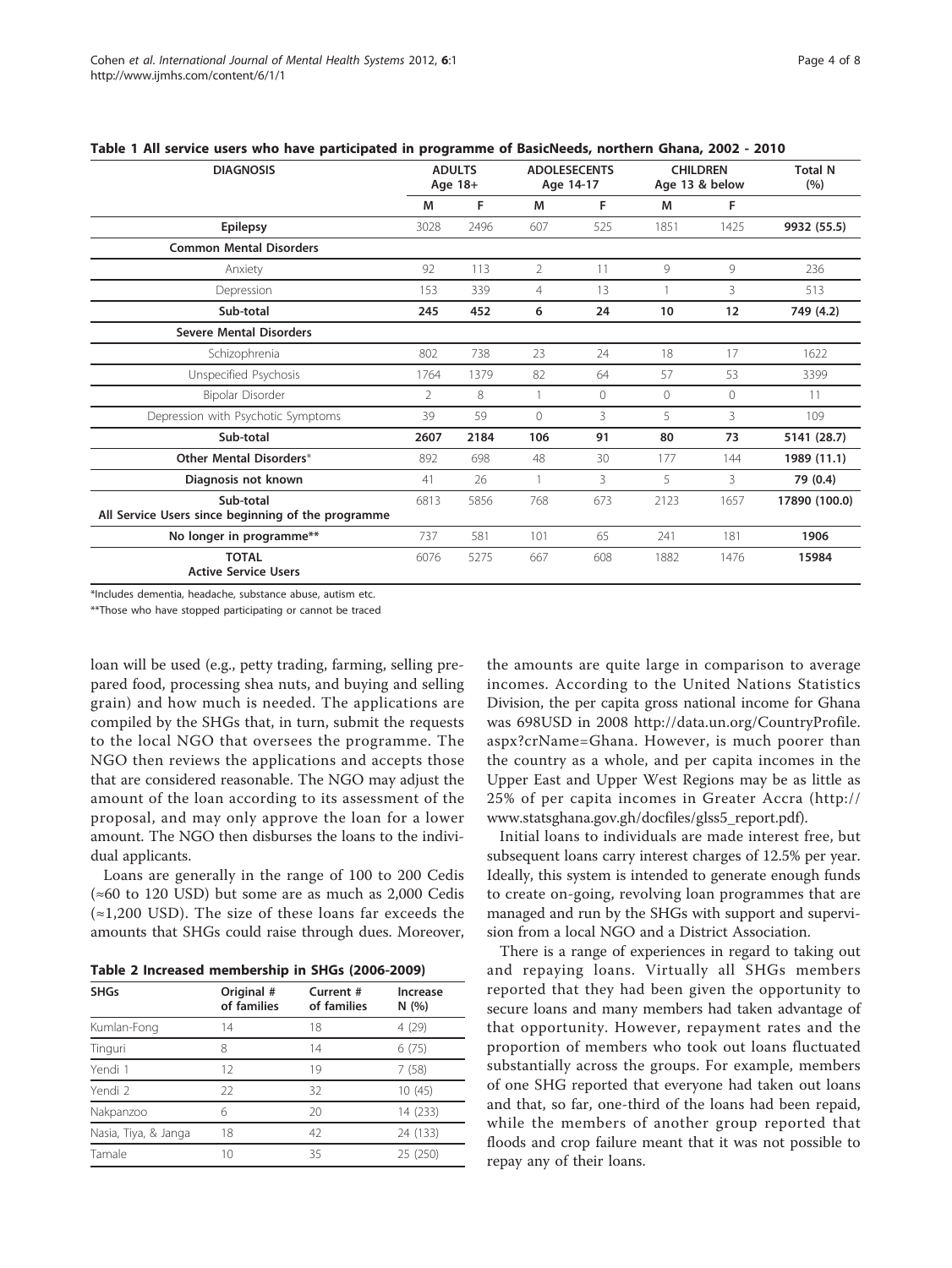SHG members mentioned that the loans, and the profits earned as a result of them, also went to buy medications when there were lapses in supplies at the district hospital and the money saved from collected dues was not sufficient to cover the cost of medication purchases at local pharmacies. However, it must be noted that the use of loans for the purchase of medications or the care of a service user can be a serious problem. For example, one informant reported that he had received a loan to buy shea nuts but had been forced to spend the loan on the care of a service user in his family who had relapsed. As a result, the man defaulted on the loan.

The loan programme, at least how it was conducted among the SHGs visited in April 2009, faced four challenges. First, SHG members reported little contact with the local NGO that was administering the programme. This was, at least in part, the result of the NGO not being able to hire more than one field officer to work with several dozen groups that were scattered across a large area. Second, record keeping has been less than adequate, e.g., it was not possible to determine the proportion of families that have received loans, the rates of repayment, and the number of families that have taken out multiple loans. As a result, it is difficult to assess whether the loan programme is achieving its primary goal: the economic betterment of families and their ill members. Third, there is a question of whether the loan programme is sustainable, i.e., whether repayment rates and the interest earned on loans will be sufficient to keep the loan programme solvent and able to provide loans to increasing numbers of SHG members. For example, the BasicNeeds loan programme provides one-time or occasional infusions of funds rather than on-going access to credit. Thus, if the members of an SHG all experience crop failure (which is a real threat in northern Ghana), that group will not have access to credit until BasicNeeds can provide another infusion of funds. Fourth, it is critical to assess whether the benefits, if any, of the loan programme have been felt by service users. That service users might not benefit, at least in a material way, was a possibility raised by an NGO worker in the Upper East who was concerned that some families were not using their profits to improve the lives of ill members.

# Support

SHGs provide a range of social and some financial support to members. For example, if a member misses a meeting, someone will visit their home to see if they are in need of help. One man stated that group members look after ill members from other families if they are found wandering. When a woman in one SHG had a child, other members drew water, collected wood, and cooked for her family. Members of another group reported that they had helped each other plaster and floor their homes. Members of yet another group reported how, in the event of a death, they would participate in bereavement customs, as well as help with cooking, grinding maize, and fetching water for the bereaved. Two SHGs had devised plans for families to take turns caring for ill members so that people could tend their farms during the rainy season.

Support also comes in the form of financial aid, especially when families are in need of food or medication, or at times of bereavement, the birth of a child, and weddings. Funds for this support come from membership dues.

Other support is related to the burden of care-giving. For example, if someone cannot go to the hospital to collect a prescription, another member of the group will get it for her/him. Members encourage each other to be certain that users take their medication. Members also encourage each other to seek the advice and help of a community psychiatric nurse when treatments are not effective. More generally, support comes in the form of having an opportunity to talk about the difficulties of care-giving. SHG members urge each another to have patience and tolerance toward ill family members, even when caregiving is emotionally demanding. One individual stated that when the ill family member does not sleep, the caregiver will not be able to sleep - and when the ill family member's condition is not stable, it is difficult for the caregiver to concentrate on work. Another SHG member spoke of how difficult caregiving was when the ill family member had poor self-hygiene, could not talk, or refused to eat. A third described how it is difficult to leave ill members alone. And a fourth spoke of how she must, at times, leave social gatherings because her son is having a seizure, and how this leaves her feeling isolated. Individuals in two SHGs reported that anti-seizure medication, probably carbamazepine, caused an increase in the appetite of persons with epilepsy, and that this was a particular problem during seasonal food shortages. Two others spoke of being frustrated by the lack of their children's improvement: a woman spoke of her daughter whose seizures had stopped, but who did not look "normal" and who continues to cry, scream, and urinate on herself, while a man reported that although his child was on medication, there had been no significant change in his condition. Last, a woman spoke of how, with treatment, her daughter had been stabilized and now wants to go back to school, but that the family's lack of money makes this impossible.

The importance of being able to share experiences and advice cannot be overstated. Perhaps the most telling comment in this regard was offered by a woman who commented that before the formation of the SHGs, everyone thought they were alone, and now they know that is not true.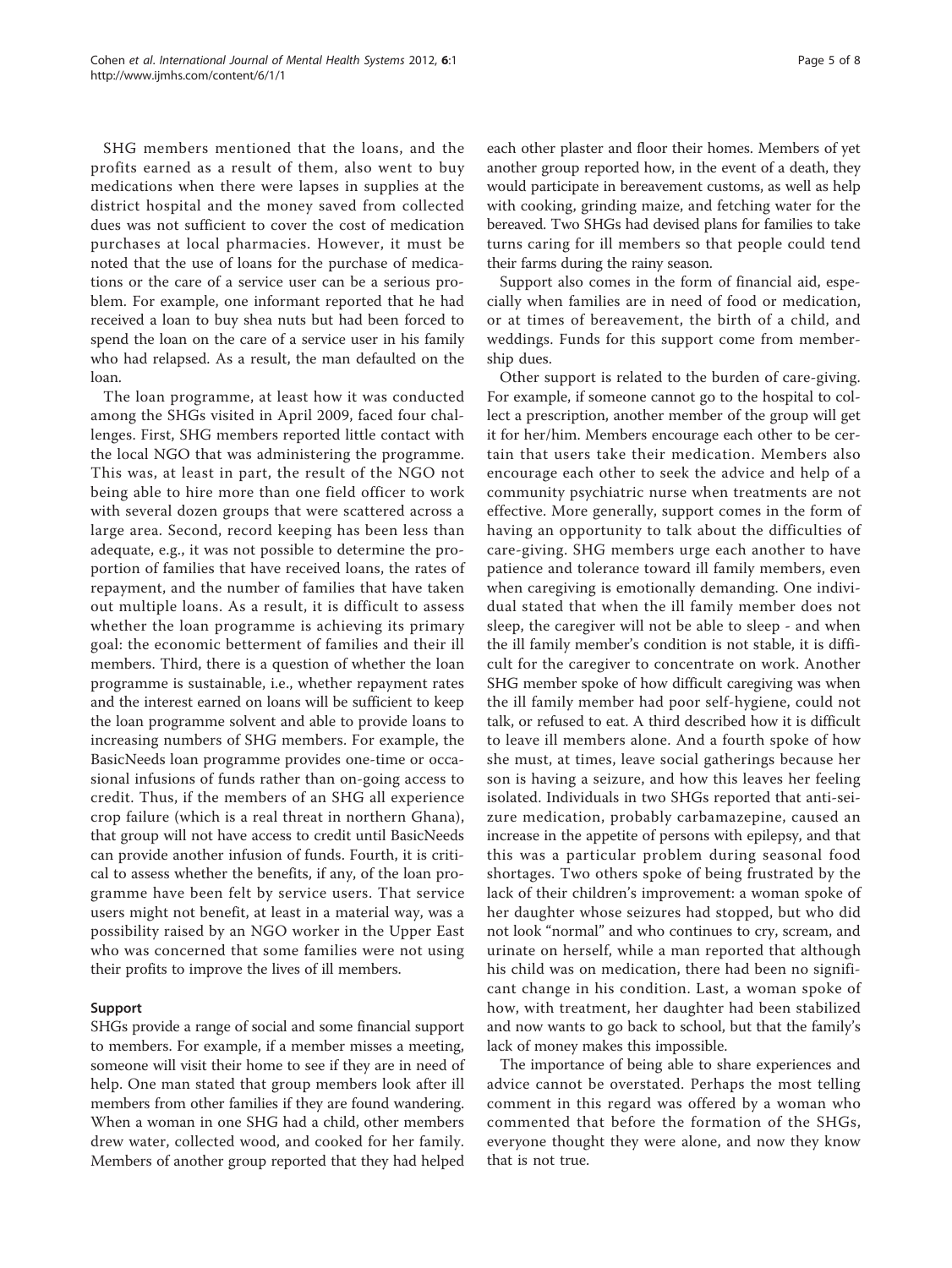### Promotion of biomedical treatment

Reports suggest that SHG membership is associated with positive changes in the treatment of mental disorders and epilepsy in that the families in the groups appear to be effective in encouraging ill service users to take medications, while also supporting fellow caregivers to monitor the care of their ill family members. For example, one woman related how SHG members had told her about the services at the district hospital, how she followed their advice to seek care, and how her daughter is now taking medication. Similarly, a man related that an SHG member in his community had introduced him to the psychiatric unit at the district hospital and how, as a result, he had started treatment and has not had a seizure for two years.

Other members of the SHGs spoke, too, of positive outcomes as a result of biomedical treatment, access to which was facilitated by BasicNeeds and promoted by the SHGs. For example, one informant related how she managed to convince her daughter to take medications and how her daughter's self-care had improved. As a result, her daughter had gone back to school and had learned to read and write. Another woman had a similar story about a daughter who, with medication, had been able to return to school. A third informant spoke of a son who, with treatment, had also been able to return to school and to play football. And a fourth informant spoke of a son who, with treatment, no longer strips naked and runs away. Two service users spoke of their positive experiences with treatment. An older woman stated that since she began to take medication she no longer stripped naked and ran into the bush. A young man recounted how he had sought care at several hospitals because he was sad and had trouble sleeping, but that none of the treatments had been effective. However, he was feeling better now that he was taking medication and under the care of the Community Psychiatric Nurse at the District Hospital.

One change that seems to have come about as a result of effective biomedical treatment is that some families are no longer seeking care with traditional healers. This change has come about for two reasons. First, people recognize that biomedical treatments are effective, while those offered by traditional healers are not. Second, traditional healers, who demand payment in goats or domesticated fowl, are expensive, e.g., one woman reported that going to healers had impoverished her, and others confirmed that healers were very costly. Nor were the healers necessarily supportive, e.g., one healer told a mother that her ill child was not a human being, while another healer told a mother that her child was a snake. However, some experiences with healers were positive. Two SHG members stated that they were combining traditional and biomedical treatments. These are anecdotes from a relatively small sample of individuals, but they are consistent with other reports about traditional healers in northern Ghana [[23,24\]](#page-7-0).

#### Increased social inclusion

SHGs appear to be responsible for positive social changes within families and communities. One often mentioned change was that people no longer believed that epilepsy was contagious. This has meant that people are now less likely to run away, and may even be willing to help when someone experiences a seizure. With treatment and the control of symptoms, as well as greater understanding of epilepsy and mental disorders, some ill children have been allowed to return to school, parents do not worry about them so much, younger children are beginning to respect older siblings who are ill, and caregivers are more accepting and treat ill family members with dignity. It has also meant that families are more likely to allow children with epilepsy to venture outside on their own. Physical care has changed, too. For example, two informants spoke of how they now follow the need to hold and support someone who is experiencing a seizure.

The power of the SHGs to reduce social exclusion can be encapsulated in the following comments. One user stated that when his condition was severe he was isolated, but now that he was getting treatment and his condition was under control, he was not isolated and that he was now allowed to lead community prayers. In one meeting, AC was told that ill persons were once stigmatized by their own families, that they were made to drink water from different vessels and to sit apart at meals - but that was no longer the case. And, finally, a man related that he had a history of stripping naked publically, but with treatment he was now allowed to sit with others. Thus, in an immediate and personal way, the SHGs contribute to a process through which individuals with epilepsy or mental illness are re-integrated into family and community life.

#### **Discussion**

The findings reported here, which mirror results of studies in high-income countries, suggest that SHGs are of benefit in terms of increasing social inclusion, providing social support to care-givers and promoting biomedical treatments for mental disorders and epilepsy. Thus, SHGs have the potential to serve as key components of community mental health programmes in low-resource settings. The interviews with SHG members also indicate that the BasicNeeds loan programme provides access to critically needed credit that would not otherwise be available. At the same time, and in view of research suggesting that SHGs, and micro-credit schemes, in particular, may not be as beneficial as often assumed [[25](#page-7-0)-[27](#page-7-0)], the findings of this exploratory study must be viewed with caution.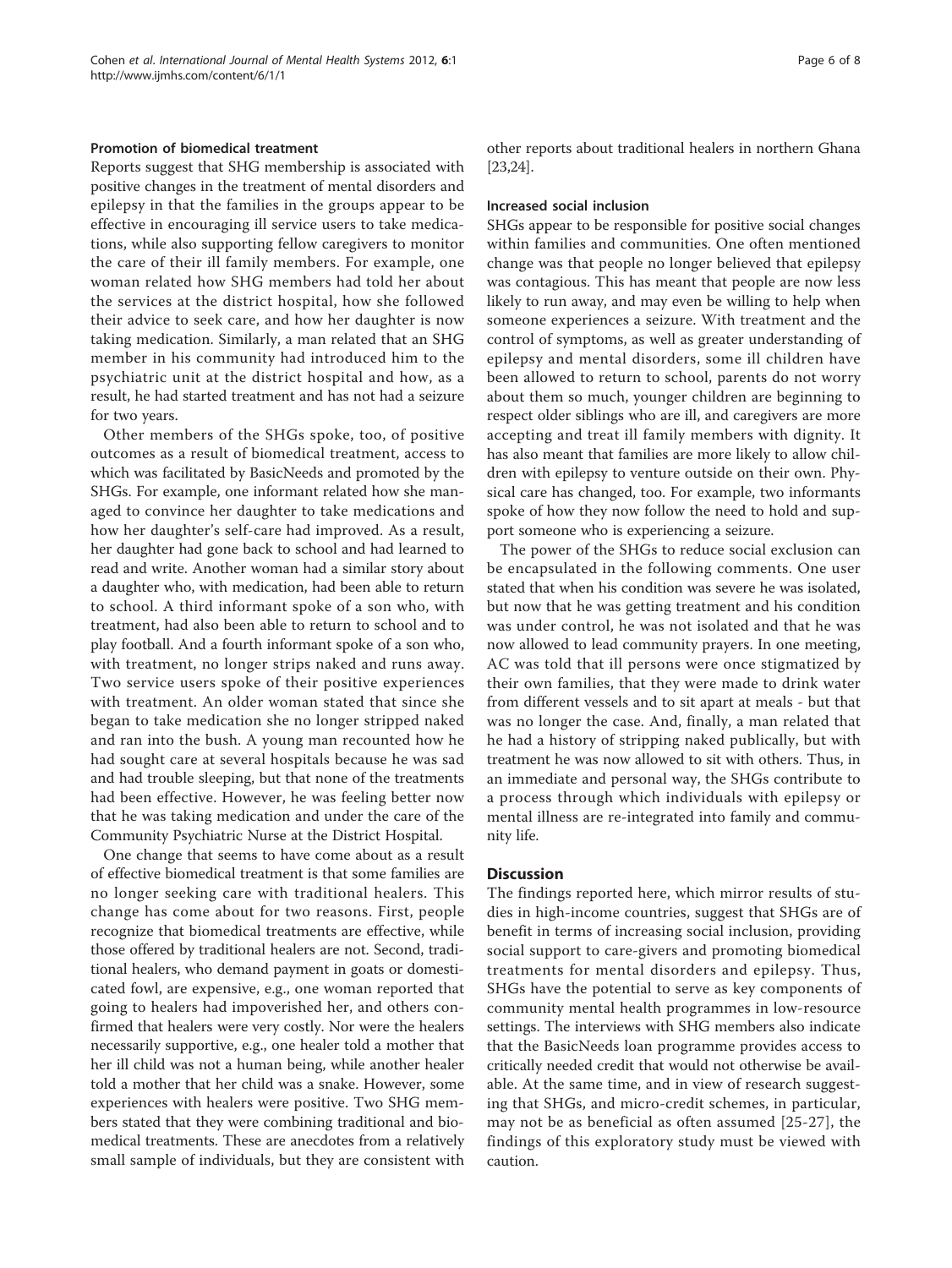Perhaps the most important result of this exploratory study is the identification of questions in need of further investigation. Furthermore, one must take into consideration that the organisation, implementation, and management of SHGs represent a complex intervention [\[28](#page-7-0)]. As such, evaluating the effectiveness of SHGs to improve the quality of lives of service users and caregivers requires multi-dimensional research that examines clinical, social, and functional outcomes, the economic benefits of memberships, and the feasibility and acceptability of SHGs in specific local settings. Four suggestions for such research follow.

First, the lack of longitudinal, quantitative data makes it difficult to assess the extent to which participation in the SHGs has an influence on mental health outcomes. For example, is participation in SHGs associated with improved clinical, social, and functional outcomes of service users and caregivers? This question would require the assessment of the clinical, social, and functional statuses of service users and family members at the time they join an SHG and then reassessment 6 or 12 months later to determine the extent to which service users and family members had experienced improvement in these three domains. It might also be of interest to examine the association between frequency of participation in SHG meetings and clinical, social, and functional outcomes.

Second, a lack of data about loan repayment rates and changes in the economic status of individuals and families makes it difficult to assess the extent to which SHG members had been able to use the loans successfully and whether participation in the programme was, in fact, associated with improved economic status and, more generally, well-being. A better understanding of the effects of the loan programme would require data on the proportion of SHG members who had received initial and subsequent loans, the rates at which loans were repaid successfully, and if the material qualities of their lives had improved.

Third, the anecdotal evidence cited above strongly suggests that the formation of SHGs was associated with increased social support for family members and greater social inclusion of service users. While there is little reason to deny the reliability of these reports, longitudinal, qualitative research would provide insights about the extent and types of support provided, as well as the extent to which SHGs can bring about changes in family and community attitudes to individuals with mental disorders or epilepsy.

Fourth, further investigation is needed to determine the possible role of traditional healers in the process of scaling up community mental health services. The preliminary findings reported above, suggest that we may not have a detailed understanding of why people seek the care of healers or under what circumstances people with mental disorders or epilepsy stop seeking such care or seek biomedical and traditional treatments simultaneously.

# Conclusions

The findings from this exploratory research suggest that SHGs have the potential to serve as key components of community mental health programmes in low-resource settings. The strongest evidence concerns how SHGs provide a range of supports, e.g., social, financial, and practical, to service users and caregivers. The SHGs also appear to foster greater acceptance of service users by their families and by communities at large. Furthermore, membership in SHGs appears to be associated with more consistent treatment and better outcomes for those who are ill. The evidence about engagement with the loan programme was also positive in that many SHG members had taken advantage of not one, but several opportunities to obtain credit to engage in economic activities that would not otherwise have been available to them.

At the same time, one must acknowledge several limitations to this study, which are, most importantly: a lack of quantitative data on financial and mental health outcomes, reliance on anecdotal evidence, and non-random sampling of SHG members.

One should not, however, conclude that the limitations of this exploratory research negate its findings. There is comparatively little research about SHGs and this study has shown preliminary evidence of a range of positive effects in a number of domains, and points the way to further research using more robust study designs. This is important so that we might better understand how SHGs function, the challenges they face, and the potential benefits offered by SHG membership. Ultimately, the questions we have posed are put forward so that we can better examine the effects of membership in SHGs, augment those elements that are positive and avoid those that are negative, and better determine the role of SHGs in the process of scaling up mental health interventions and reducing the treatment gap in lowresourced settings.

#### Acknowledgements

CBM International provided the funding for the research reported in this paper. CBM did not have a role in the study design, the conduct of the research, or in the preparation of the manuscript.

#### Author details

<sup>1</sup>Mental Health in the Faculty of Epidemiology and Population Health at the London School of Hygiene & Tropical Medicine, London, UK. <sup>2</sup>BasicNeeds Banaswadi, Bangalore, India. <sup>3</sup>BasicNeeds, Lemington Spa, UK. <sup>4</sup>BasicNeeds Accra, Ghana. <sup>5</sup> BasicNeeds, Tamale, Ghana.

#### Authors' contributions

AC designed the study, conducted the fieldwork, conducted the data analyses, and drafted the initial manuscript. SR made substantial contributions to the conception of the study and reviewed the manuscript